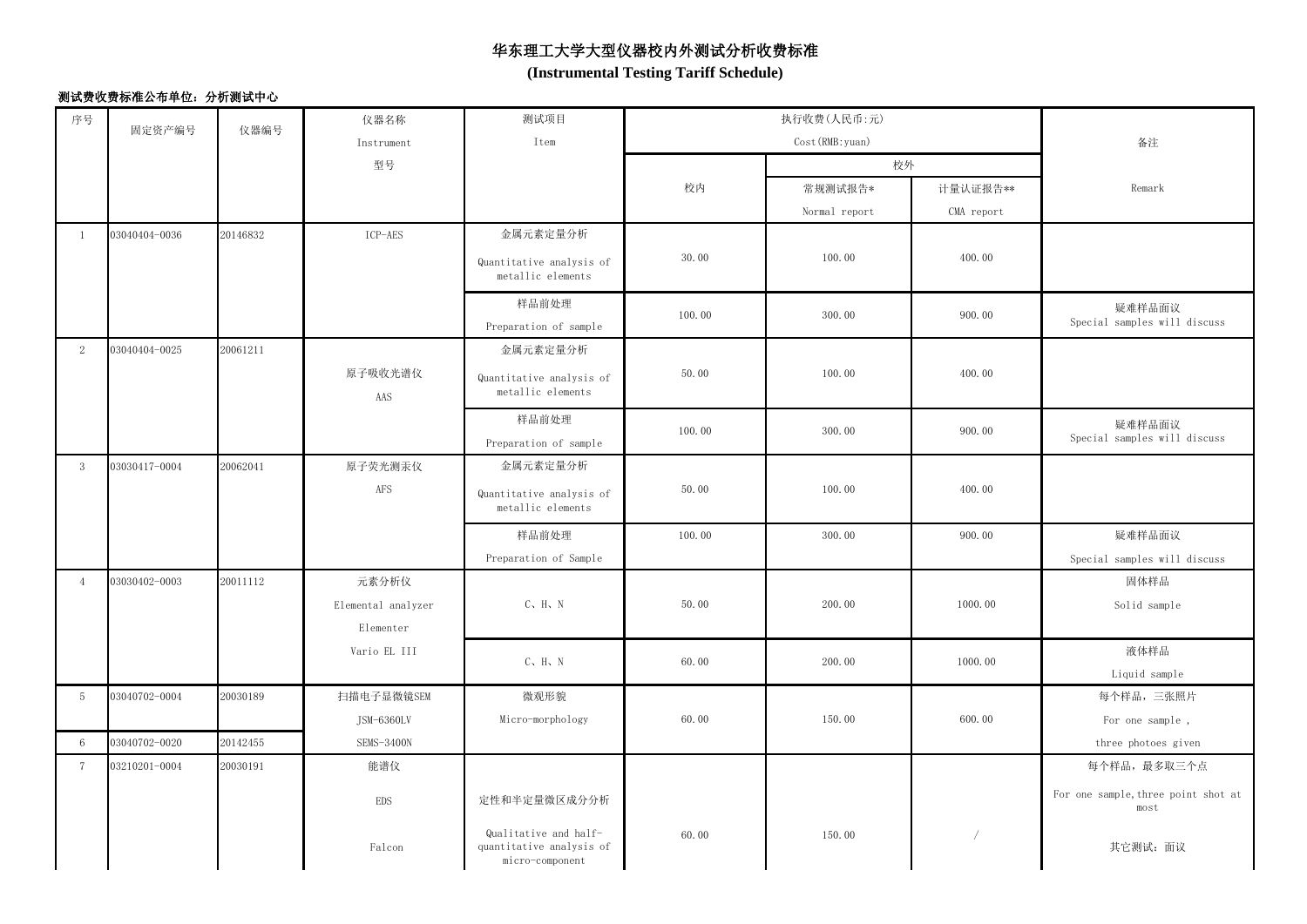| 8  | 03040702-0006 | 20060777 | 扫描探针显微镜<br>SPM<br>Nano IIIA    | 微观形貌及磁畴分布等<br>Micro-morphology and<br>magnetic domain's<br>distribution etc. | 60.00                           | 150.00      |             | 每只样品, 三张图以内。特殊样品面议<br>For one sample, three spectrum at<br>most. Magnetic domain and special<br>sample will be discussed.                                                                                                                                                                                        |
|----|---------------|----------|--------------------------------|------------------------------------------------------------------------------|---------------------------------|-------------|-------------|------------------------------------------------------------------------------------------------------------------------------------------------------------------------------------------------------------------------------------------------------------------------------------------------------------------|
| 9  | 03030502-0008 | 20030190 | 转靶X射线多晶衍射仪<br>XRD              | 广角分析(打谱)<br>Wide angle XRD (spectrum<br>testing only)                        | 35.00                           | 100.00      | 400.00      | 每只样品<br>For one sample                                                                                                                                                                                                                                                                                           |
|    |               |          | Rigaku D/max 2550VB/PC         | 物相定性分析<br>Qualitative analysis of<br>crystal phase                           | 70.00                           | 200.00      | 800.00      | 每只样品<br>For one sample                                                                                                                                                                                                                                                                                           |
|    |               |          |                                | 晶粒大小测定(宽化法)<br>Crystal size analysis                                         | 70.00                           | 200.00      | 800.00      | 每只样品, 一个晶面<br>For one sample,<br>One side of crystal surface                                                                                                                                                                                                                                                     |
|    |               |          |                                | 结晶度分析<br>Crystallinity analysis                                              | 70.00                           | 200.00      |             | 每只样品<br>For one sample                                                                                                                                                                                                                                                                                           |
|    |               |          |                                | 石墨化程度                                                                        | 100.00                          | 200.00      |             | 每只样品                                                                                                                                                                                                                                                                                                             |
|    |               |          |                                |                                                                              |                                 |             |             | For one sample                                                                                                                                                                                                                                                                                                   |
|    |               |          |                                | 掠射                                                                           | 70.00                           | 200.00      |             | 每只样品<br>For one sample                                                                                                                                                                                                                                                                                           |
| 10 | 03030709-0004 | 20123681 | 核磁共振                           | $1H-NMR$                                                                     | 50 (非自配)                        | 100.00      | 300.00      | 另收氘代试剂费<br>1.                                                                                                                                                                                                                                                                                                    |
|    |               |          | <b>NMR</b><br>Bruker Avance500 |                                                                              | 40 (自配)                         |             |             | Deuterium solvent is not included<br>2. 一个样品同时测试'H谱、"C谱、DEPT、<br>$\mathrm{COSY}\,(^1\mathrm{H}-^1\mathrm{H})$ 、HMQC、HMBC可优惠至                                                                                                                                                                                     |
| 11 | 03030709-0009 | 20123682 | AVANCE III400                  |                                                                              | 手动40, 自动20                      |             |             | 1500/4000元(<17 小时, 常规测试报告/CMA<br>40 生<br>If the spectrums including <sup>1</sup> H-NMR,<br><sup>13</sup> C-NMR, DEPT, COSY( $^1H^{-1}H$ ), HMQC and<br>HMBC are tested at the same time for<br>one sample, the amount is RMB<br>1,500/4000yuan $(\langle 17 \text{ hours}, \text{nomal})$<br>report/CMA report). |
|    |               |          |                                | $13$ C-NMR                                                                   | 100 +50/h (非自配)<br>80+50/h (自配) | $250+100/h$ | $750+300/h$ | 3. 以上价格仅为图谱测试费<br>Spectrum testing only                                                                                                                                                                                                                                                                          |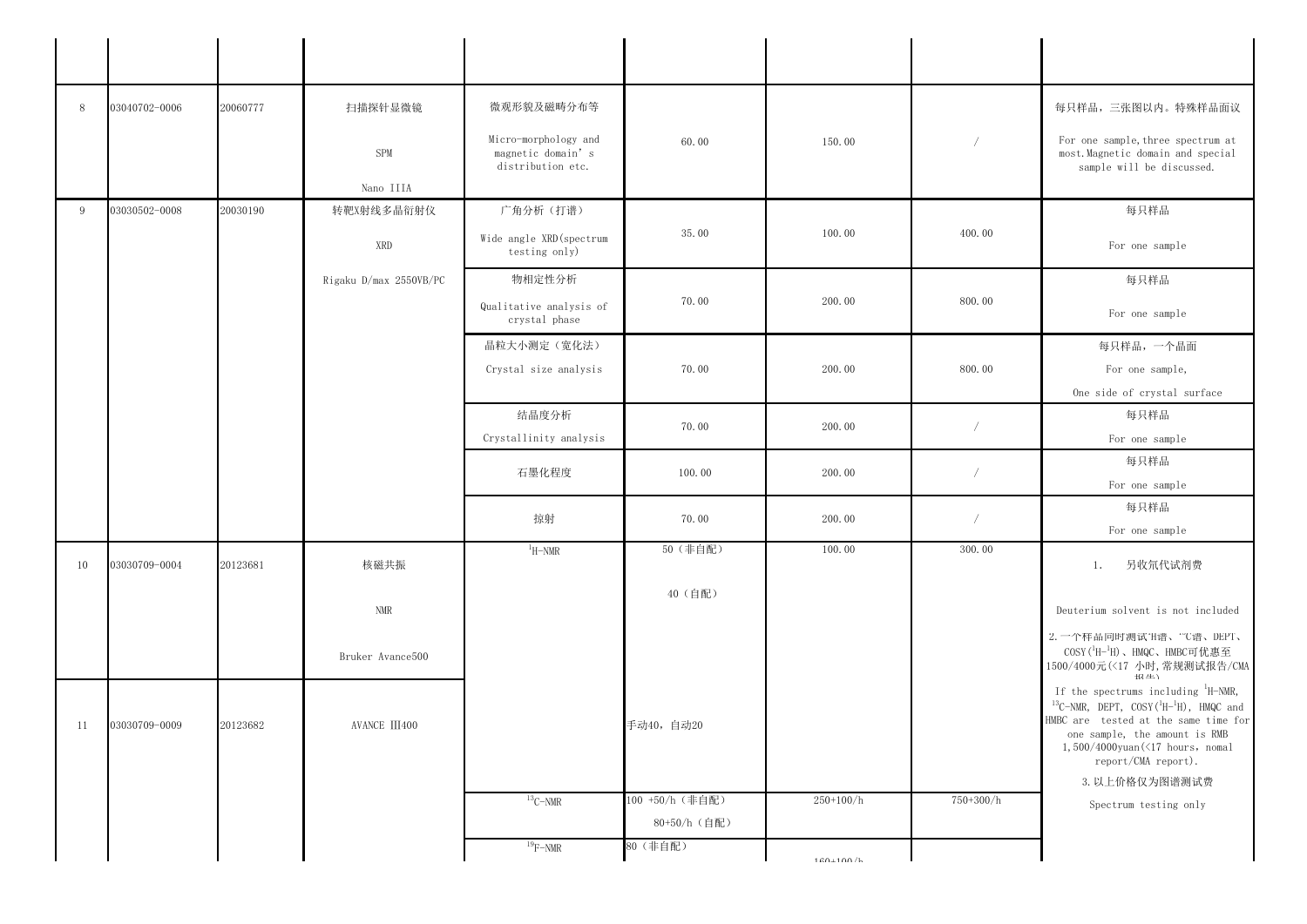|    |               |          |                  |      |                                            | 50 (自配)                     | $100+100$ / II                                                            |                   |                                                |
|----|---------------|----------|------------------|------|--------------------------------------------|-----------------------------|---------------------------------------------------------------------------|-------------------|------------------------------------------------|
|    |               |          |                  |      | $31P-NMR$                                  | 100 (非自配)                   |                                                                           |                   |                                                |
|    |               |          |                  |      |                                            | 80 (自配)                     | $250+100/h$                                                               |                   |                                                |
|    |               |          |                  |      | $^{29}$ Si-NMR                             | $100 + 50/h$                | $250+100/h$                                                               |                   |                                                |
|    |               |          |                  |      | $COSY(^1H-^1H)$                            | 150.00                      | 300.00                                                                    | 900.00            |                                                |
|    |               |          |                  |      | ${\tt HMQC}$                               |                             | 500.00                                                                    | 1500.00           |                                                |
|    |               |          |                  |      | HMBC                                       |                             | 500.00                                                                    | 1500.00           |                                                |
|    |               |          |                  |      | NOESY $(^1H-^1H)$                          |                             | 600.00                                                                    | 1800.00           |                                                |
|    |               |          |                  |      | ROESY                                      |                             | 600.00                                                                    |                   |                                                |
|    |               |          |                  |      | 全套                                         | 600 $(\langle 17h \rangle)$ | 1500 $(\langle 17h \rangle)$                                              |                   |                                                |
|    |               |          |                  |      | 固体NMR                                      |                             |                                                                           |                   |                                                |
|    |               |          |                  |      | Solid NMR                                  | $200 + 100/h$               | $400+200/h$                                                               |                   |                                                |
|    |               |          |                  |      | 液体其它核                                      |                             | 面议                                                                        |                   |                                                |
|    |               |          |                  |      | Other liquid nucleus NMR                   |                             | Will be discussed                                                         |                   |                                                |
|    |               |          |                  |      |                                            |                             | 面议                                                                        |                   |                                                |
|    |               |          |                  |      | 图谱解析                                       |                             | Will be discussed                                                         |                   |                                                |
|    |               |          |                  |      | 氘代试剂费                                      |                             | 校外: 重水、氯仿免收; 丙酮、DMSO、苯、三氟乙酸 20; 甲醇、吡啶 50; 乙腈 30;<br>DMF 180; THF 170      |                   |                                                |
|    |               |          |                  |      |                                            |                             | 校内: 重水、氯仿 10; 丙酮、DMSO、苯、三氟乙酸 20; 甲醇 50; 乙腈 30; 吡啶<br>50; THF 170; DMF 180 |                   |                                                |
| 12 | 03030710-0003 | 20064167 | 顺磁共振             |      | 常温                                         | 50.00                       | 100.00                                                                    |                   |                                                |
|    |               |          | EPR              | X-波段 | 常温半定量                                      | $100 - 200$                 | $200 - 400$                                                               |                   |                                                |
|    |               |          | Bruker EMX-8/2.7 |      | 高温                                         | 80 (氮气自备)                   | 200.00                                                                    |                   |                                                |
|    |               |          |                  |      | 低温                                         | 120 (液氮自备)                  | 300.00                                                                    |                   |                                                |
|    |               |          |                  |      | L-波段                                       |                             | 面议                                                                        |                   |                                                |
|    |               |          |                  |      | 其他                                         |                             | 面议                                                                        |                   |                                                |
| 13 | 03030706-0005 | 20012610 | 气相色谱             |      | 面积归一化法<30min                               |                             |                                                                           |                   | 不包括样品前处理                                       |
|    |               |          | $G$ C            |      | Area precent method                        | 60.00                       | 200.00                                                                    |                   | The pretreatment of sample is not<br>included. |
|    |               |          | AgilentHP6890    |      | 内标法                                        |                             | 面议                                                                        |                   | n为成分个数                                         |
|    |               |          |                  |      | Internal standard method                   |                             | Will be discussed                                                         |                   | 计量认证标样由客户提供                                    |
|    |               |          |                  |      | 单点外标法                                      |                             |                                                                           |                   | n is the number of components                  |
|    |               |          |                  |      | External standard method<br>(single point) | 面议                          | $600+300(n-2)$                                                            | $2400+1200$ (n-2) | For CMA, standard sample provided by<br>client |
|    |               |          |                  |      | 外标标准曲线法                                    |                             |                                                                           |                   |                                                |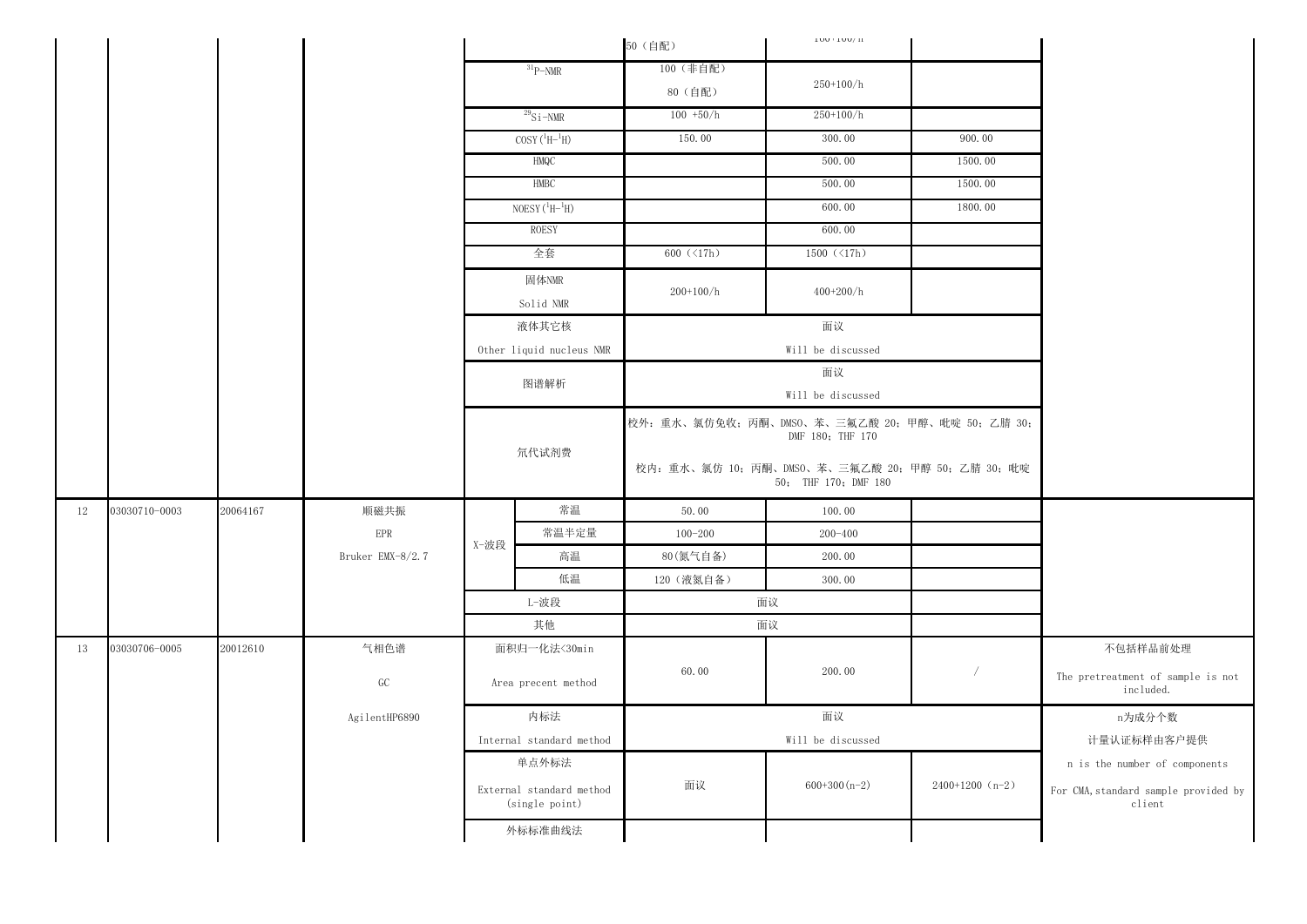|    |               |          |                                         | External standard curve<br>method                           |                 | 面议       | $800+400(n-2)$          | $3200+1600$ (n-2) |                                                                            |
|----|---------------|----------|-----------------------------------------|-------------------------------------------------------------|-----------------|----------|-------------------------|-------------------|----------------------------------------------------------------------------|
|    |               |          |                                         | 顶空进样<br>Headspace injection                                 |                 | 面议       | $1000+500(n-2)$         | $4000+2000(n-2)$  |                                                                            |
| 14 | 03040404-0033 | 20071714 | 傅立叶变换红外光谱<br>FTIR<br>Nicolet 6700       | 测谱<br>Spectrum testing                                      |                 | 30.00    | 100.00                  | 800.00            | 每只样品,样品前处理由客户解决<br>1) For one sample;<br>2) Sample preparating by customer |
|    |               |          |                                         | 测谱+谱图检索<br>Spectrum testing and<br>searching                |                 | 40.00    | 200.00                  | 800.00            |                                                                            |
|    |               |          |                                         | 特殊测试ATR,<br>Special testing                                 |                 | 50.00    | 100.00                  | 800.00            |                                                                            |
|    |               |          |                                         | 其它<br>Others                                                |                 |          | 面议<br>Will be discussed |                   |                                                                            |
| 15 | 03040404-0027 | 20061403 | 激光显微拉曼光谱<br>Laser Raman<br>InVia Reflex | 测谱<br>Spectrum testing                                      |                 | 75.00    | 150.00                  |                   |                                                                            |
| 16 | 03040426-0092 | 20011111 | 紫外-可见-近红外<br>分光光度计                      | UV-VIS                                                      | 扫描<br>Scanning  | 20.00    | 100.00                  | 600.00            |                                                                            |
|    |               |          | UV-VIS-NIR<br>Varian Cary500            | $\ensuremath{\mathrm{NIR}}\xspace$                          | 扫描<br>Scanning  | 30.00    | 120.00                  |                   |                                                                            |
|    |               |          |                                         | 反射                                                          | $_{\rm UV-VIS}$ | 35.00    | 120.00                  |                   |                                                                            |
|    |               |          |                                         | Reflection                                                  | <b>NIR</b>      | 45.00    | 150.00                  |                   |                                                                            |
|    |               |          |                                         | 色度 (color)                                                  | UV-VIS          | 50.00    | 150.00                  |                   |                                                                            |
|    |               |          |                                         | 前处理                                                         |                 |          | 面议                      |                   |                                                                            |
|    |               |          |                                         | Pretreatment of sample                                      |                 |          | Will be discussed       |                   |                                                                            |
|    |               |          |                                         | 变温                                                          |                 |          | 面议                      |                   |                                                                            |
|    |               |          |                                         | Variable temperature<br>experiment                          |                 |          | Will be discussed       |                   |                                                                            |
|    |               |          |                                         | 其它                                                          |                 |          | 面议                      |                   |                                                                            |
|    |               |          |                                         |                                                             |                 |          | Will be discussed       |                   |                                                                            |
| 17 | 03030706-0005 | 20012611 | 飞行时间质谱                                  | 直接进样EI                                                      |                 |          |                         |                   | 低分辨率/高分辨率                                                                  |
|    |               |          | TOFMS                                   | Direct inlet                                                |                 | 30/75    | 100/250                 | 300/800           | low/high resolution                                                        |
| 18 | 03030714-0020 | 20142440 | Micromass GCT                           |                                                             |                 |          |                         |                   |                                                                            |
| 19 | 03030706-0020 | 20115033 | 气相色谱/质谱联用                               |                                                             |                 |          |                         |                   | 低分辨率                                                                       |
|    |               |          | GC/MS                                   | $\overline{C}$ $\overline{C}$ $\overline{C}$ $\overline{C}$ |                 | $45+15n$ | $150+50n$               | $450+150n$        | n为组分数                                                                      |

| $(n-2)$        |                                                                           |
|----------------|---------------------------------------------------------------------------|
| $(n-2)$        |                                                                           |
| $\overline{0}$ | 每只样品,样品前处理由客户解决<br>1)For one sample;<br>2) Sample preparating by customer |
| $\overline{0}$ |                                                                           |
| $\overline{0}$ |                                                                           |
|                |                                                                           |
|                |                                                                           |
| $\overline{0}$ |                                                                           |
|                |                                                                           |
|                |                                                                           |
|                |                                                                           |
|                |                                                                           |
|                |                                                                           |
| $\overline{0}$ | 低分辨率/高分辨率<br>low/high resolution                                          |
|                | 低分辨率<br>n为组分数                                                             |
| Nm             |                                                                           |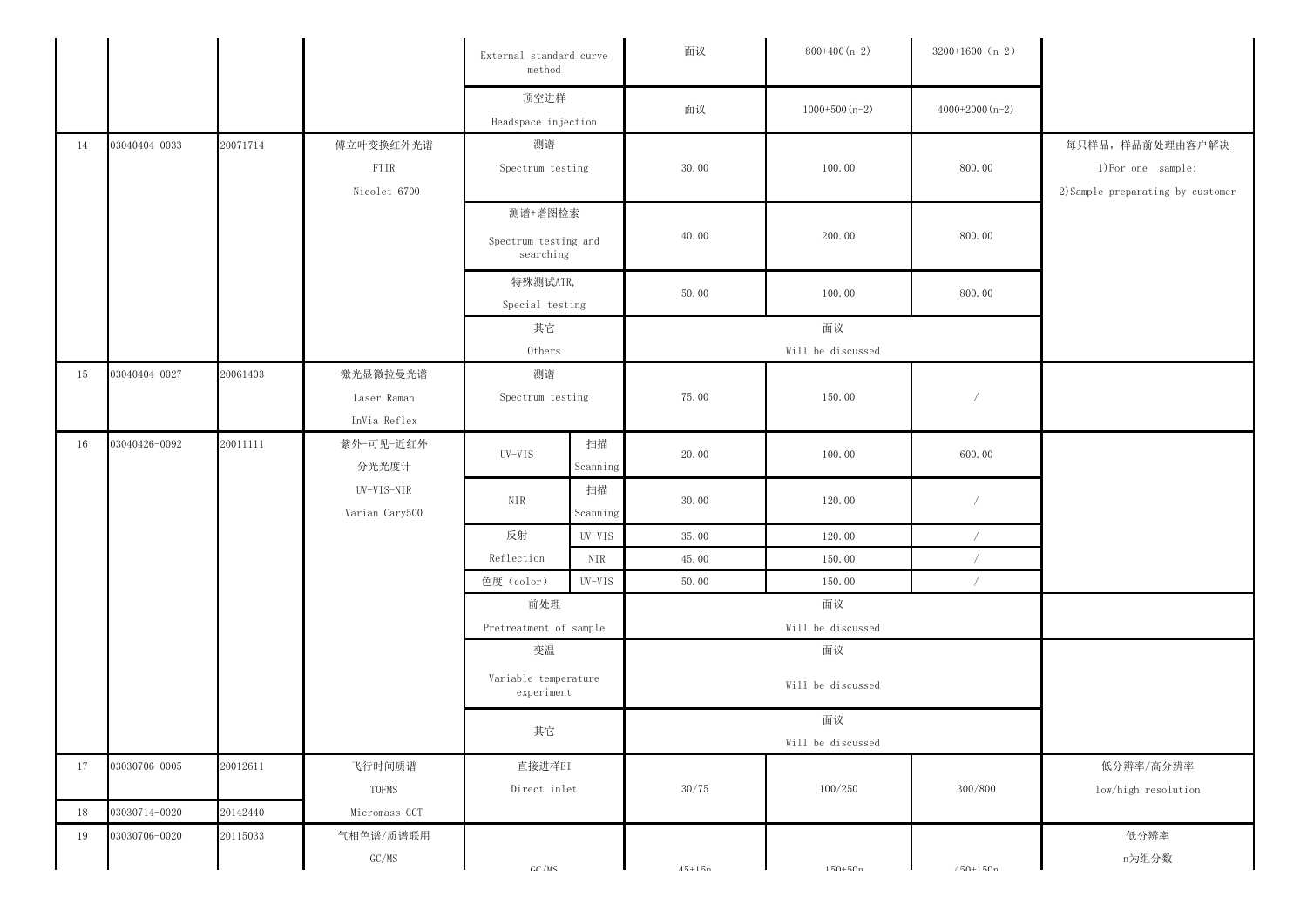|    |               |          | Agilent6890/ 5973N | UU/ MJ                                                            | $1101 \pm 011$ | <b>TOOLOOH</b>    | TIUUITTUUE       | low resolution;                                                                                                |
|----|---------------|----------|--------------------|-------------------------------------------------------------------|----------------|-------------------|------------------|----------------------------------------------------------------------------------------------------------------|
|    |               |          |                    |                                                                   |                |                   |                  | n is the number of components                                                                                  |
| 20 | 03030706-0006 | 20112612 | 液相色谱/飞行时间质谱联用      | 直接进样ESI, APCI<br>Direct inlet                                     | 75/120         | 250/400           | 800/1200         | 低分辨率/高分辨率                                                                                                      |
|    |               | 待维修, 不接样 | LC/TOFMS           |                                                                   |                |                   |                  | low/high resolution                                                                                            |
| 21 | 03030714-0021 |          | Micromass LCT      |                                                                   |                |                   |                  | 低分辨率                                                                                                           |
|    |               |          |                    | LC/MS                                                             | 面议             | $500+100n$        | 1500+600n        | n为组分数                                                                                                          |
|    |               |          |                    |                                                                   |                |                   |                  | low resolution;                                                                                                |
|    |               |          |                    |                                                                   |                |                   |                  | n is the number of components                                                                                  |
| 22 | 03030615-0004 | 20102782 | 离子色谱               | 无机阴、阳离子定性                                                         |                |                   |                  | 常规、等梯度分析, n为离子个数种类, 阴<br>阳离子分开算                                                                                |
|    |               |          | HPIC               | Qualitative analysis of<br>inorganic cation or anion<br>ions      | $30 + 30n$     | $60 + 60n$        | $180 + 180n$     | Normal and isocratic analysis;                                                                                 |
|    |               |          | Dionex DX-600      | 无机阴阳离子定量<br>Quantitative analysis of<br>inorganic cation or anion | $50 + 50n$     | $100 + 100n$      | $300 + 300n$     | n is the number of ions, cation and<br>anion ions are calculated separately.                                   |
|    |               |          |                    | ions<br>有机离子、糖分析                                                  |                | 面议                |                  |                                                                                                                |
|    |               |          |                    |                                                                   |                |                   |                  |                                                                                                                |
|    |               |          |                    | Organic ions or sugar<br>analysis                                 |                | Will be discussed |                  |                                                                                                                |
|    |               |          |                    | 样品前处理<br>pretreatment of sample                                   | $50 - 300$     | $200^{\circ}800$  | $500^\circ 1000$ | 每个样品<br>For one sample                                                                                         |
| 23 | 03030623-0308 | 20115034 | 高效液相色谱             | UV面积归一化法                                                          | 75.00          | 150.00            | 400.00           | 有方法, 常规、等度、反相(<20min)等, 每<br>个样品(包括标样)自配溶液.                                                                    |
|    |               |          | HPLC               | Area Normalization Method (UV<br>detector)                        |                |                   |                  | 1) Offered the method or used normal<br>method or reversed phase method<br>$(\langle 30 \text{min} \rangle)$ ; |
|    |               |          | Agilent HP1100     | UV单点外标法                                                           | $50 + 50n$     | $100 + 100n$      | $300 + 300n$     | 2) For one sample (include standard<br>sample), preparated by customer;                                        |
|    |               |          |                    | External standard method<br>(single point, UV detector)           |                |                   |                  | $3$ ) n is the number of components                                                                            |
|    |               |          |                    | 样品前处理                                                             |                |                   |                  |                                                                                                                |
|    |               |          |                    | Pretreatment of sample                                            | >100           | >200              | >500             | 每个样品                                                                                                           |
|    |               |          |                    |                                                                   |                |                   |                  | For one sample                                                                                                 |
|    |               |          |                    | UV校正曲线法                                                           |                | 面议                |                  |                                                                                                                |
|    |               |          |                    | External standard curve<br>method (UV detector)                   |                | Will be discussed |                  |                                                                                                                |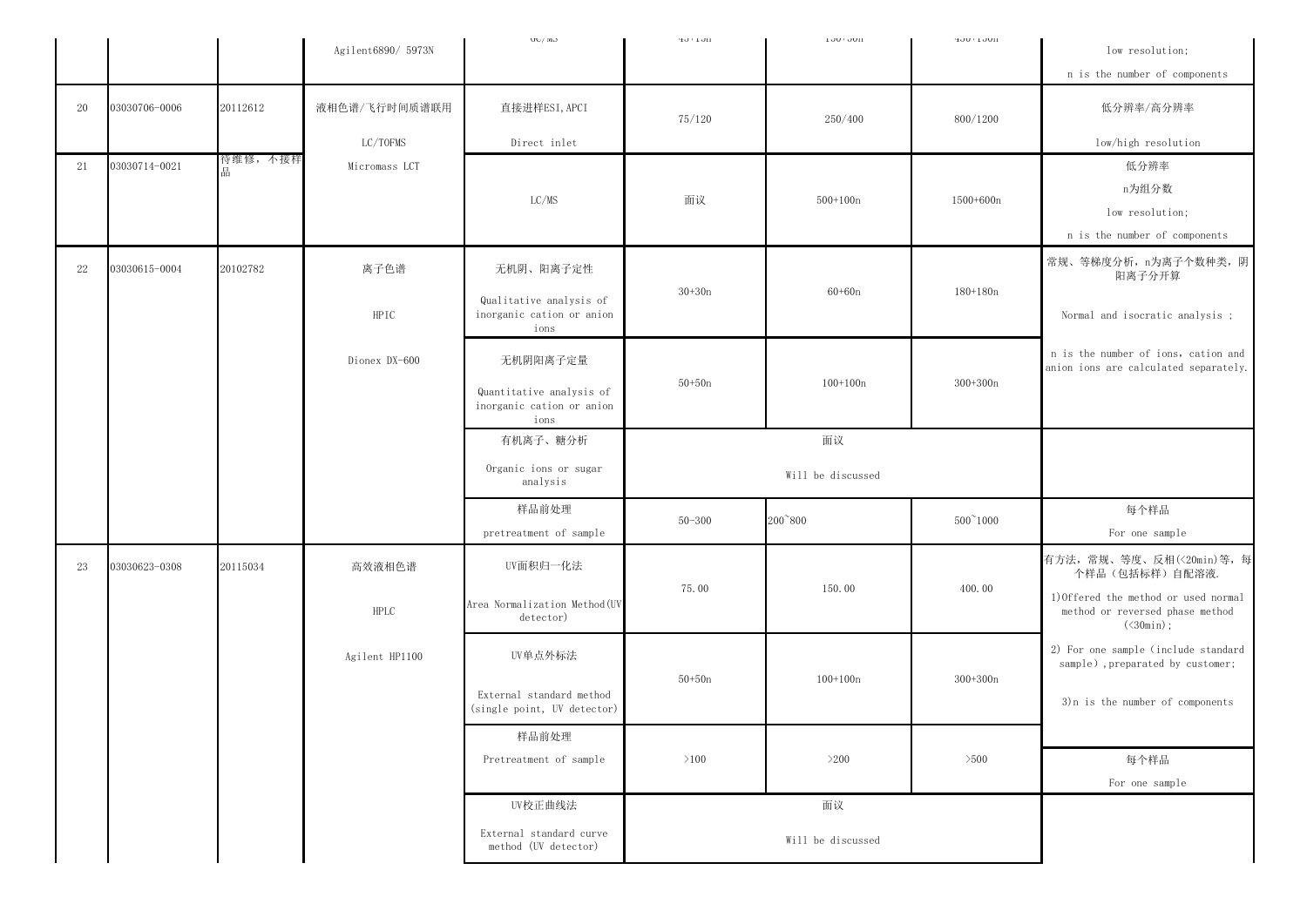|    |               |          |                                 | 正相色谱                                            |                             | 面议                          |            |                                                                     |
|----|---------------|----------|---------------------------------|-------------------------------------------------|-----------------------------|-----------------------------|------------|---------------------------------------------------------------------|
|    |               |          |                                 | Normal phase chromatography                     |                             | Will be discussed           |            |                                                                     |
| 24 | 03040136-0001 | 20114924 |                                 | 共聚焦图像扫描                                         | 150/h                       | 300/h                       |            |                                                                     |
|    |               |          | 激光共聚焦显微 (Nikon A1R)             | 其他 (Tirf, 活细胞等)                                 |                             | 面议                          |            |                                                                     |
| 25 | 03030714-0013 | 20114925 |                                 | 蛋白质分子量测定                                        | 200/样本                      | 400/样本                      |            |                                                                     |
|    |               |          |                                 | 肽质量指纹图谱                                         |                             |                             |            |                                                                     |
|    |               |          |                                 | (包含MS/MS蛋白鉴定)                                   | 250/样本                      | 500/样本                      |            |                                                                     |
|    |               |          | MALDI-TOF-TOF质谱仪 (4800<br>Plus) | 数据库查询                                           | 50/样本                       | 100/样本                      |            |                                                                     |
|    |               |          |                                 | 胶内酶切                                            | 100/样本                      | 200/样本                      |            |                                                                     |
|    |               |          |                                 | 其它(包括翻译后修饰鉴定、De<br>novo 测序、聚合物、糖分子量<br>测定、组织成像) |                             | 面议                          |            |                                                                     |
| 26 | 03040701-0003 | 20114941 | 120KV透射电镜                       | 形貌观察                                            | 120/样                       | 250/样                       |            |                                                                     |
| 27 | 03040701-0002 | 20114940 |                                 | 形貌观察                                            | 200/样                       | 400/样                       |            | 每个样品限拍10张张照片                                                        |
|    |               |          | 200KV高分辨透射电镜                    | 晶体衍射谱                                           | 50/张                        | 100元/张                      |            | 仅限打谱                                                                |
|    |               |          |                                 | 能谱                                              | 100/样                       | 200/样                       |            | 每个样品限3个点                                                            |
|    |               |          |                                 | 高分辨晶格像                                          | 300/张                       | 600/张                       |            |                                                                     |
|    |               |          |                                 | 其他                                              |                             | 面议                          |            |                                                                     |
|    |               |          |                                 | 粉末材料                                            |                             |                             |            |                                                                     |
|    |               |          |                                 | (研磨,乙醇超声分散,炭膜)                                  | 10/样                        | 20/样                        |            | 自己制样不收制样费, 建议自己制样                                                   |
|    |               |          | 透射电镜样品制备                        | 常温超薄切片                                          | 50/样                        | 100/样                       |            | 不包含样品前期处理, 需自行用合适树!<br>埋好                                           |
|    |               |          |                                 | 离子减薄                                            | 25/0.5h                     | 50/0.5h                     |            | 不包含样品前期处理,不足半小时按半,                                                  |
|    |               |          |                                 | 其他                                              |                             | 面议                          | $\sqrt{2}$ |                                                                     |
| 28 | 03030707-0007 | 20125959 | X射线光电子能谱仪 (ESCALAB              |                                                 |                             |                             |            | 常规: 宽扫和窄扫 (C1s 加上其他3个元<br>素);                                       |
|    |               |          | $250Xi$ )                       | XPS 谱图测试                                        | 300/样品                      | 600/样品                      |            | 额外: 每增加窄扫一个元素, 校内加收5<br>元, 校外加收100元; 样品表面清洁, 校<br>加收100元, 校外加收200元; |
|    |               |          |                                 | XPS 角分辨测试                                       | 测试角度数量, 大于3个角<br>度, 250 /角度 | 测试角度数量, 大于3个角<br>度, 500 /角度 |            |                                                                     |
|    |               |          |                                 | 其它(包括XPS 深度剖析测试,<br>XPS 成像测试、AES测试、UPS测<br>试等)  |                             | 面议                          |            |                                                                     |

| 每个样品限拍10张张照片                                                                      |
|-----------------------------------------------------------------------------------|
| 仅限打谱                                                                              |
| 每个样品限3个点                                                                          |
|                                                                                   |
|                                                                                   |
| 自己制样不收制样费, 建议自己制样                                                                 |
| 不包含样品前期处理, 需自行用合适树脂包<br>埋好                                                        |
| 不包含样品前期处理,不足半小时按半小时<br>计                                                          |
|                                                                                   |
| 常规: 宽扫和窄扫 (C1s 加上其他3个元<br>素);<br>额外: 每增加窄扫一个元素, 校内加收50<br>元, 校外加收100元; 样品表面清洁, 校内 |
| 加收100元, 校外加收200元;                                                                 |
|                                                                                   |
|                                                                                   |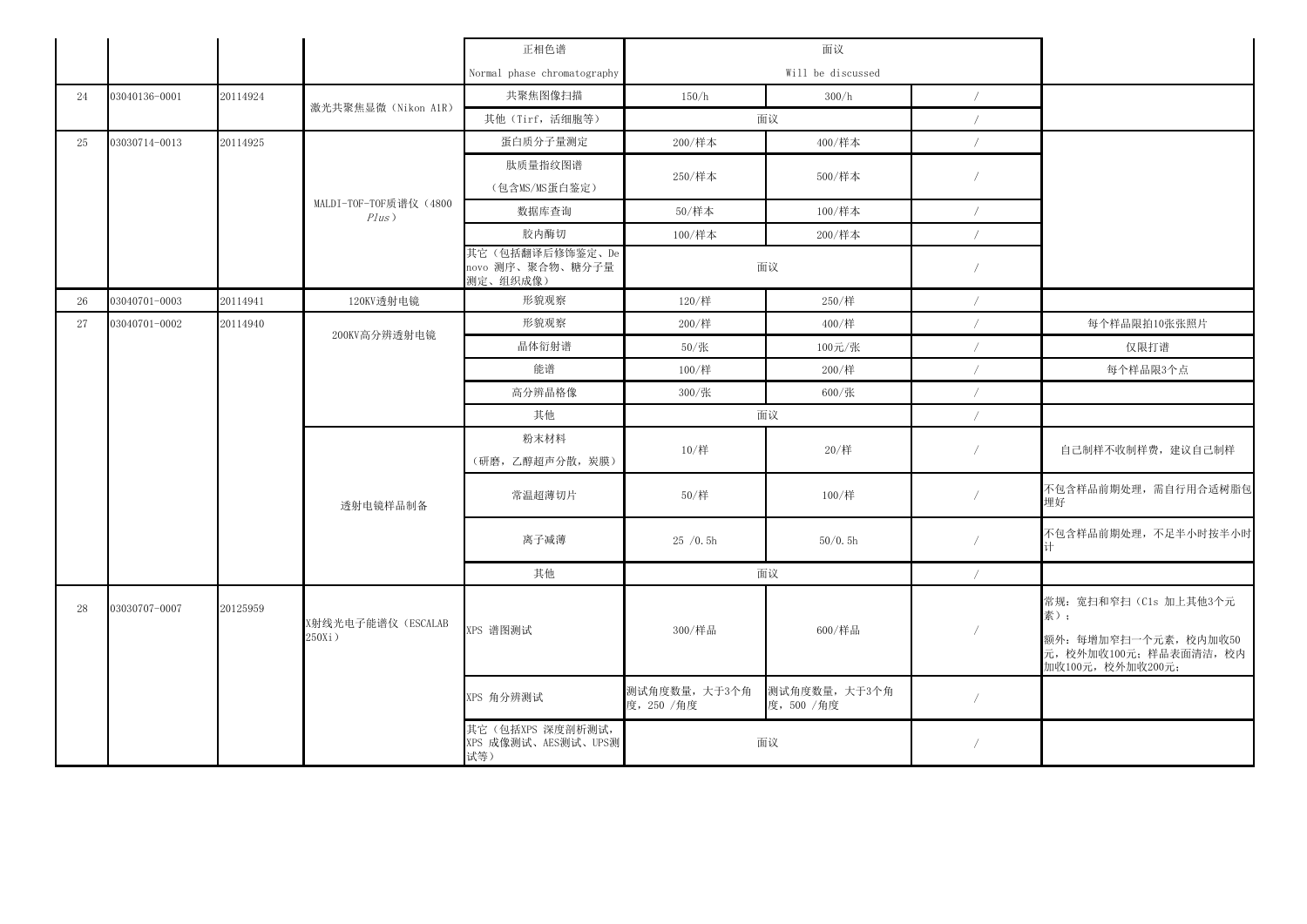#### 测试费收费标准公布单位:材料研究测试平台

| 序号 |               |          | 仪器名称                | 测试项目                             |                    | 执行收费(人民币:元)     |                 | 备注                                 |
|----|---------------|----------|---------------------|----------------------------------|--------------------|-----------------|-----------------|------------------------------------|
|    | 固定资产编号        | 仪器编号     | Instrument          | Item                             |                    | Cost(RMB:yuan)  |                 | Remark                             |
|    |               |          | 型号                  |                                  | 院内                 | 校内              | 校外              |                                    |
|    | 03040404-0024 | 20060097 | 紫外-可见-近红外荧光光谱仪      | 荧光光谱                             | 200/h;100/次        | 400/h; 200/次    | 500; 400/次      | 非常温分析另计                            |
| 2  | 03190508-0002 | 20040739 | 宽频介电阻抗谱仪            | 介电常数、介电损耗                        | 50/只,150/h         | 100/只           | 300/只           | 非常温分析另计                            |
|    | 03060307-0001 | 20052708 | 全功能稳定性分析仪           | 稳定性分析                            | 100元/24h           | 200元/24h        | 400元/24h        | 分析不足24hr按24hr计                     |
|    | 03030151-0141 |          | 20064254 多检测凝胶渗透色谱仪 | 双检测(绝对分子量及其分布)                   | 80元/只, 80元/h       | 200元/只          | 400元/只          | 示差折光单机分析另计                         |
|    |               |          |                     | 三检测                              | 100元/只             | 240元/只          | 500元/只          |                                    |
| -5 | 03030623-0341 |          | 20031500 单检测凝胶渗透色谱仪 | 相对分子量及其分布(THF相)                  | 70元/只, 80元/h       | 150元/只          | 300元/只          | 特殊流动相另计                            |
| 6  | 03030614-0005 | 20115891 | 凝胶渗透色谱仪             | 相对分子量及其分布(DMF相)                  |                    |                 |                 |                                    |
|    | 03040404-0062 |          | 20115286 红外光谱仪      | 红外吸收光谱                           | 20元/只,40元/Hr       | 30元/只, 80元/h    | 70元/只           | 뜨/ l) ノ/H X\?1만 [뽀 1)\!<br>和快速扫描另计 |
| 8  | 03040404-0022 |          | 20052706 红外光谱仪      | 红外吸收光谱                           |                    |                 |                 |                                    |
| 9  | 03030215-0013 | 19971173 | 差示扫描量热分析仪           | 相变温度及热焓等                         | 40元/只, 20元/Hr      | 80元/只, ,40元/h   | 160元/只          | 非常温分析另计                            |
| 10 | 03052523-0004 | 20086764 | 动态机械热分析仪            | 动态力学性能                           | 80元/只, 40元/h       | 160元/只          | 320元/只          | 非常温分析另计                            |
| 11 | 03040702-0008 |          | 20103620 场发射扫描电子显微镜 | 形貌观察                             | 80元/只, 100元/只 (喷涂) | 150元/只, 200元/Hr | 300元/只, 400元/Hr |                                    |
| 12 | 03040702-0017 | 20132016 | 扫描电子显微镜             | 形貌观察                             | 150元/h             | 300元/h          | 200元/只          |                                    |
| 13 | 03040152-0001 | 20062756 | 光学流变显微镜             | 偏光显微镜                            | 30元/h              | 60元/h           | 120元/h          |                                    |
|    |               |          |                     | 剪切平台                             | 50元/h              | 100元/h          | 200元/h          |                                    |
| 14 | 03052523-0002 |          | 20086764 动态机械热分析仪   | 动态力学性能                           | 80元/只              | 160元/只          | 320元/只          | 低温加价50%                            |
| 15 | 03030131-0025 | 20064255 | 电化学工作站              | 电化学                              | 40元/h              | 80元/h           | 160元/h          |                                    |
|    |               |          |                     | 光电                               | 30元/h              | 60元/h           | 120元/h          |                                    |
| 16 | 03040414-0003 |          | 20062166 激光光散射仪     | 静态激光光散射                          | 200元/只             | 400元/只          | 800元/只          |                                    |
|    |               |          |                     | 静态                               | 200元/只             | 400元/只          | 800元/只          | 特殊耗材另计                             |
|    |               |          |                     | 动态                               | 100元/只             | 200元/只          | 400元/只          |                                    |
|    |               |          |                     | 动静态计时                            | 200元/h             |                 |                 |                                    |
| 17 | 03040107-0019 | 20061209 | 倒置显微镜               | 物组织切片及细胞、透明材料等观30元/h, 50元/h (荧光) |                    | 70元/h           | 140元/h          |                                    |
| 18 | 03061404-0004 |          | 20086765 差示扫描量热分析仪  | 相变温度及热焓等                         | 40元/只, 20元/h       | 80元/只           | 160元/只          | 低温加价50%                            |
| 19 | 03061404-0019 | 20139293 | 差示扫描量热分析仪           | 相变温度及热焓等                         |                    |                 |                 |                                    |
| 20 | 03052207-0006 | 20022973 | 转矩流变仪               | 样品扭矩随温度或时间变化测试 60元/只, 100元/h     |                    | 120元/只          | 240元/只          |                                    |
| 21 | 03030215-0024 |          | 20079809 综合热分析仪     | 样品重量或热焓随温度变化测试 60元/只, 100元/h     |                    | 100元/只          | 200元/只          | 一小时外另计                             |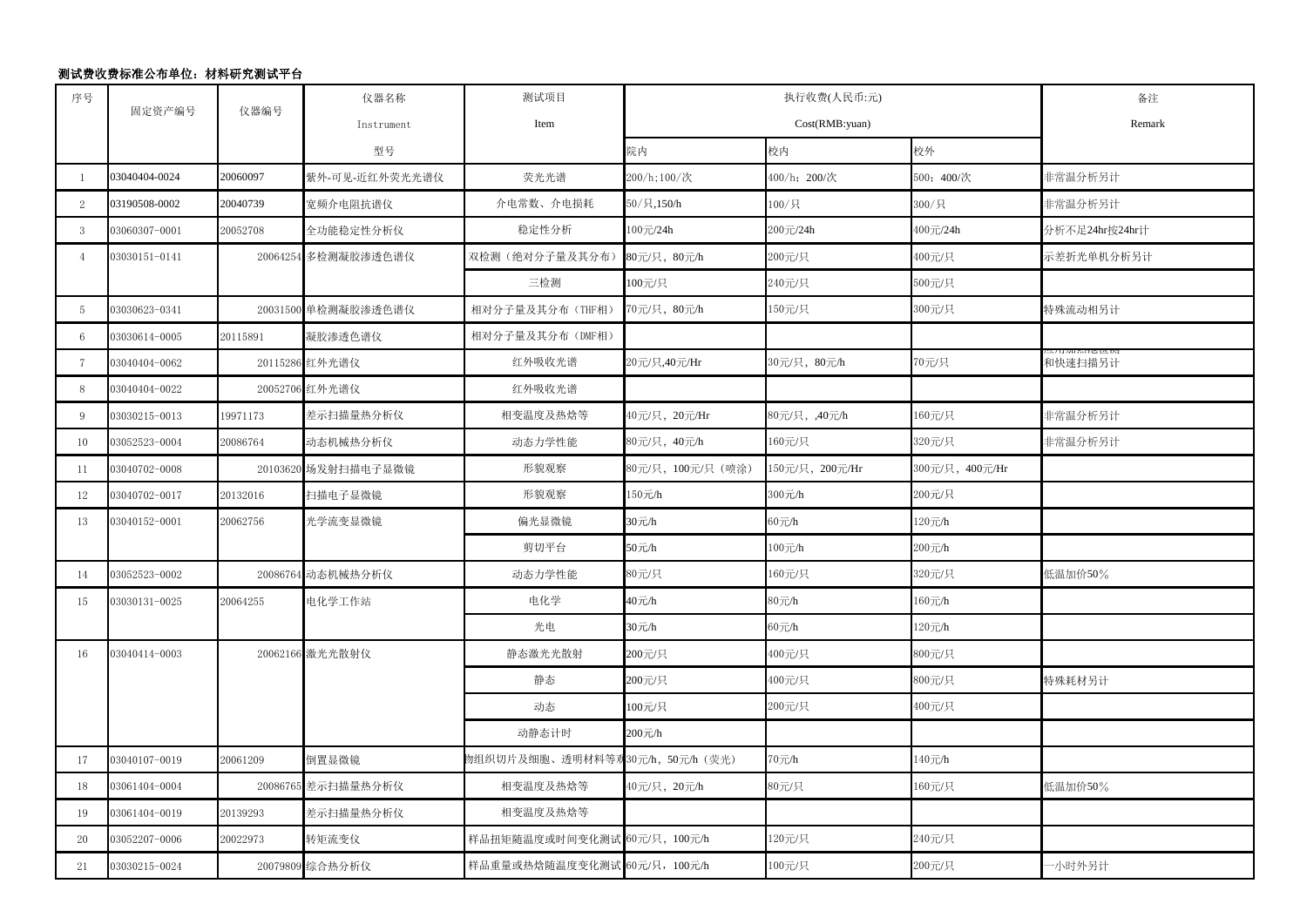### 测试费收费标准公布单位:化工985测试平台

| 22 | 03010409-0001 | 20052705 | 全自动压汞仪*            | 孔径大小及分布     | 300元/只            | 600元/只   | 1200元/只  | 仪器故障       |
|----|---------------|----------|--------------------|-------------|-------------------|----------|----------|------------|
| 23 | 03052207-0007 | 20022974 | 旋转流变仪              | 粘度、模量等      | 70~120元/只, 100元/h | 140~240元 | 350~400元 |            |
| 24 | 03052207-0019 |          | 20121295 旋转流变仪     | 粘度、模量等      |                   |          |          |            |
| 25 | 03030707-0005 |          | 20111609 电制冷能谱仪    | 定性半定量微区成分分析 | 100元/只            | 150元/只   | 300元/只   | 能谱开放按电镜开放计 |
| 26 | 03040404-0028 |          | 20063722 X-射线荧光光谱仪 | 定性半定量成分分析   | 100元/只, 200元/h    | 200元/只   | 400元/只   | 特殊制样另计     |
|    |               |          |                    |             |                   |          |          |            |

| 序号             | 固定资产编号        | 仪器编号     | 仪器名称        | 测试项目           | 执行收费(人民币:元)                      |                           |                           | 备注                   |
|----------------|---------------|----------|-------------|----------------|----------------------------------|---------------------------|---------------------------|----------------------|
|                |               |          | Instrument  | Item           |                                  | Cost(RMB:yuan)            |                           | Remark               |
|                |               |          | 型号          |                | 院内                               | 校内                        | 校外                        |                      |
|                | 03030623-0640 | 20120692 | 高温凝胶色谱      |                | 300元/样                           | 600元/样                    | 1200元/样                   |                      |
| $\overline{2}$ | 03040702-0013 | 20120746 | 场发射扫描电镜     | (电镜)           | 80元/样 (电镜)                       | 160元/样 (电镜)               | 320元/样 (电镜)               |                      |
|                |               |          |             | (喷金)           | 20元/样 (喷金)                       | 40元/样 (喷金)                | 80元/样 (喷金)                |                      |
|                |               |          |             | (电镜+能谱)        | 140元/样(电镜+能谱)                    | 280元/样(电镜+能谱)             | 560元/样(电镜+能谱)             |                      |
| 3              | 03040404-0051 | 20114933 | 激光拉曼光谱仪     | (514、633nm激光器) | 80元/样, 400元/小时 (514<br>633nm激光器) | 120元/样 (514、633nm激光<br>器〕 | 240元/样 (514、633nm激<br>光器) |                      |
|                |               |          |             | (244nm激光器)     | 1000元/样 (244nm激光器)               | 1500元/样 (244nm激光器)        | 3000元/样 (244nm激光<br>器)    |                      |
|                |               |          |             | 拷数据            | 拷数据 5元/次                         | 拷数据 5元/次                  | 拷数据 5元/次                  |                      |
| $\overline{4}$ | 03040404-0047 | 20110744 | 散射漫反射红外     | 非原位透射          | 40元/样 非原位透射                      | 40元/样 非原位透射               | 80元/样 非原位透射               |                      |
|                |               |          |             | 透射或ATR         | 50元/样 ATR、MCT检测器                 | 50元/样 透射或ATR,             | 100元/样 透射或ATR,            |                      |
|                |               |          |             | 加MCT检测器        | 80元/样 ATR+MCT检测器                 | 100元/样 加MCT检测器            | 200元/样 加MCT检测器            |                      |
|                |               |          |             | 吡啶吸附           | 120元/小时 吡啶吸附                     | 240元/小时 吡啶原位吸附            | 240元/小时 吡啶原位吸附            |                      |
|                |               |          |             | 标峰 /拷数据        | 标峰 5元/个; 拷数据 5元/                 | 标峰 5元/个; 拷数据 5元/          | 标峰 5元/个; 拷数据 5元<br>/次     |                      |
| 5              | 03030714-0012 | 20114930 | HPLC-ICP-MS | 定性半定量分析        | 定性半定量分析: 100元/样 定性半定量分析: 150元/样  |                           | 定性半定量分析: 300元/<br>样       | 若每次超过10个同种元素样品,可适当优惠 |